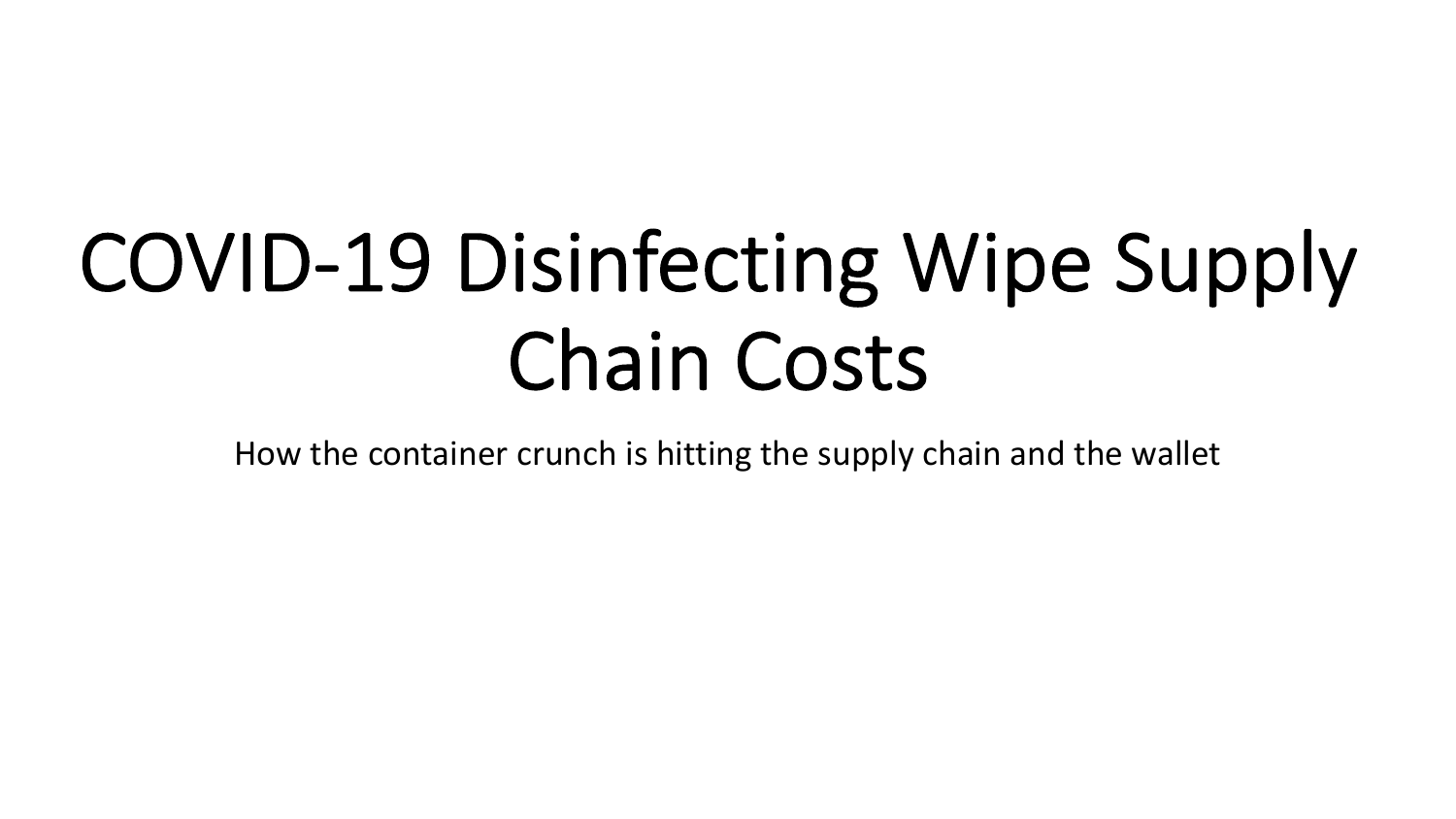### PRICE TAG OF MANUFACTURING A CONTAINER OF WIPES & SUPPLY CHAIN COSTS

#### **Present Day**

- **Cost of raw materials to make sanitizing formula:**  $$2.25 95$  ct. per tube  $\setminus$  \$51,300 per container. (Increase attributed to a 35% increase in formula cost.)
- **Time searching for container to send raw materials to China:** 4-5 days
- **Cost of Inland Freight:** \$2,000
- Cost of container: \$2,500
- Time for finding container to transport fully finished product back to the U.S: 20 Days
- **Cost of container search:** \$300 deposit per container to participate in reservation process. Estimated loading dates are given.
- **TOTAL COST: \$68,931.25**

#### **180 Days Ago**

- **Cost of raw materials to make sanitizing formula:**  $$1.85 95$  CT per tube | \$42,180 per container
- **Time searching for container to send raw materials to plant in China:** Immediate
- Cost of Inland Freight: \$800
- **Cost of container: \$600**
- Time for finding container to transport fully finished product back to the **U.S:** Immediate
- Cost of container search: None. Loading dates given.
- **TOTAL COST: \$52,725**

**PRICE DIFFERENCE: \$16,206.25**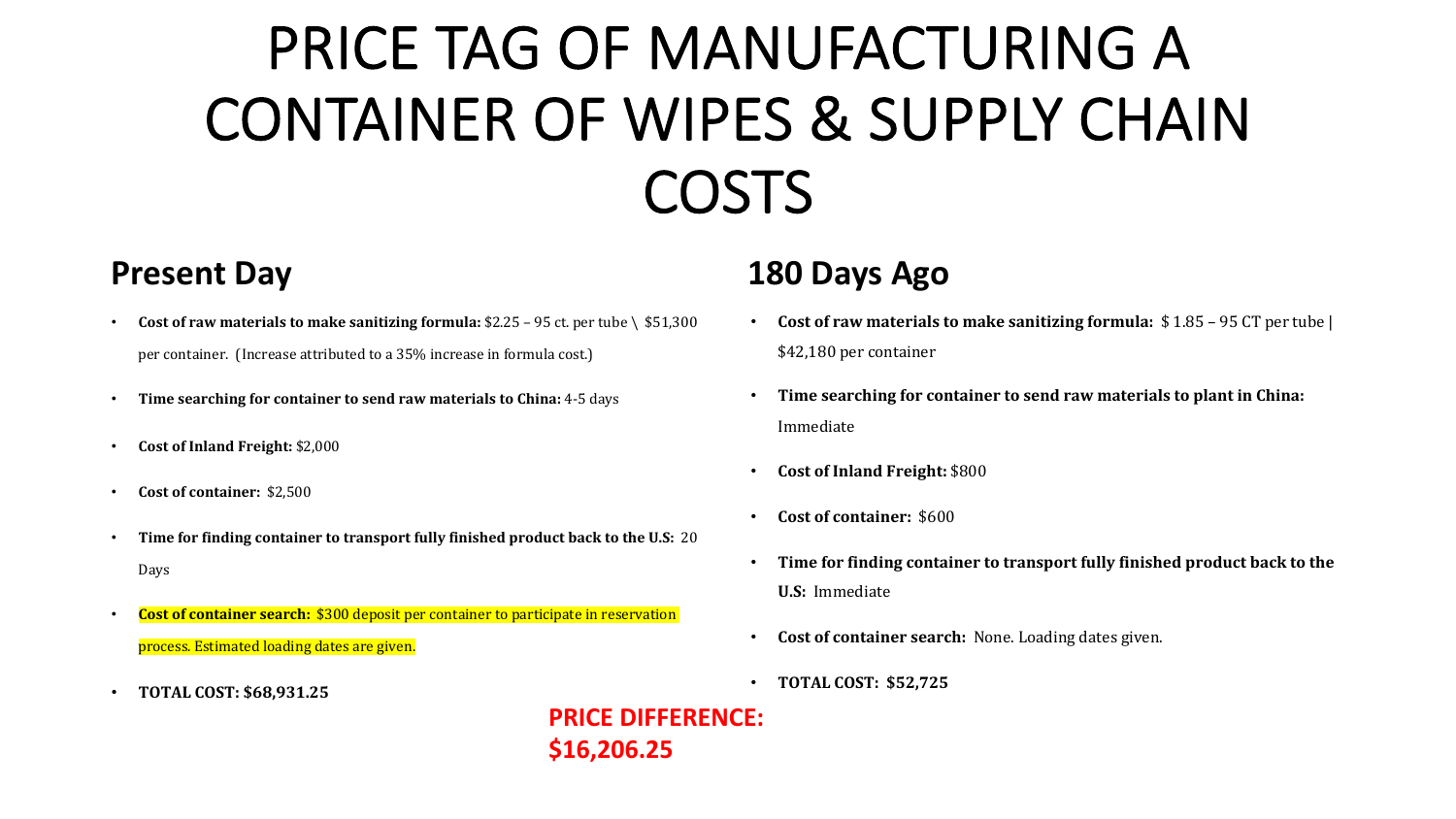### PRICE TAG OF TRANSPORT/ LOGISTICS OF A CONTAINER OF SANTIZATION WIPES

### **Present Day**

- **Cost of Container:** \$7,500 +
- **Inland Cost:** \$300-\$1200 (fees are currently more consistently at \$1,200)
- Cost to ship from CA to FLA: \$4,000
- Time for product to make it to distributor from **China:** 49 days +
- **Customs/ tax and duty (25%): \$64,125**
- **TOTAL COST: \$76,825**

### **180 Days Ago**

- **Cost of Container:** \$1,200
- **Inland Cost:** \$300-\$400
- Cost to ship from CA to FLA: \$2,800
- Time for product to make it to **distributor from China:** 28 days
- **Customs/ tax and duty (25%): \$52,725**

**TOTAL COST: \$ 57,125**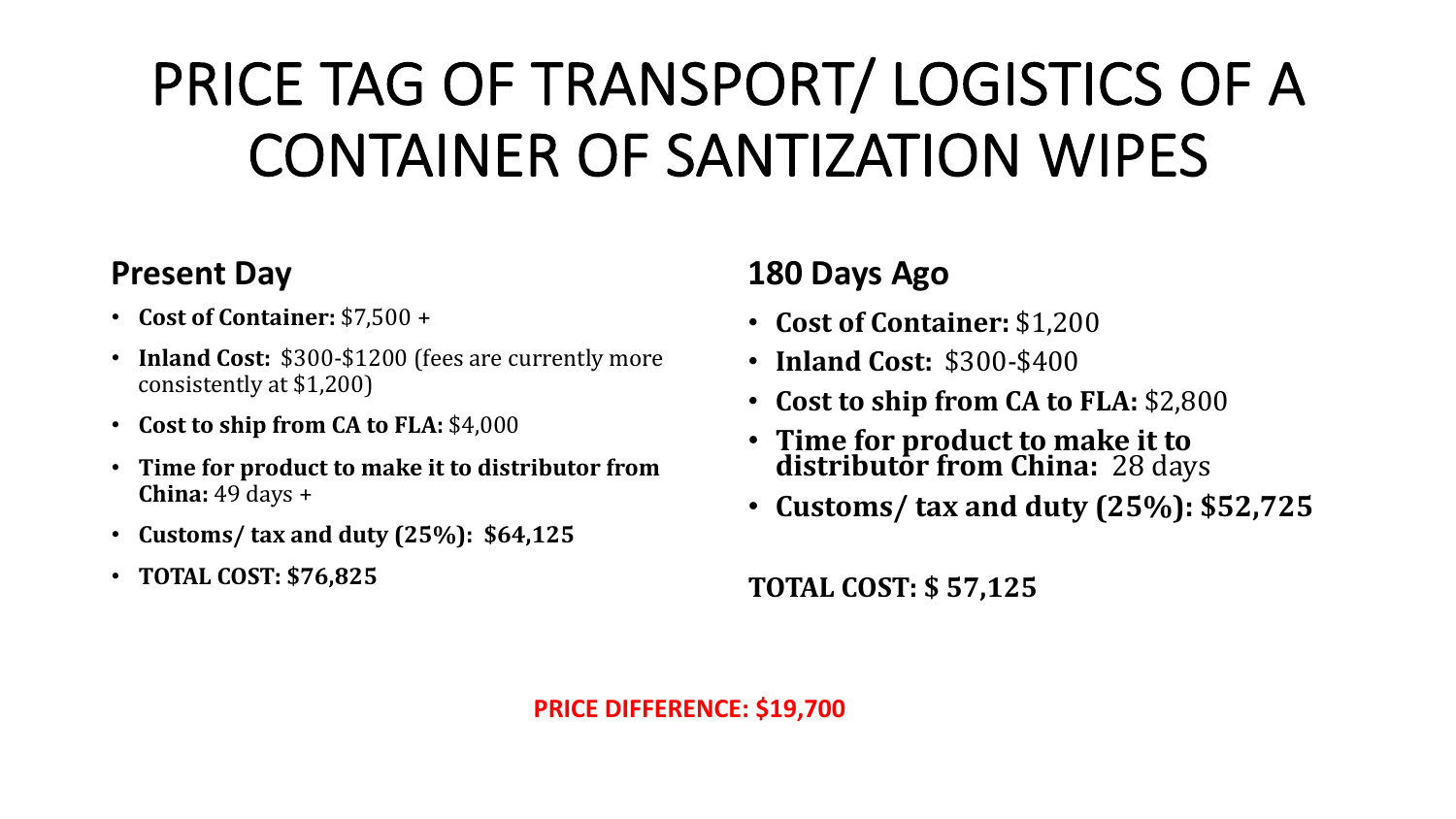### TOTAL COST OF A WIPE

# \$35,906.25